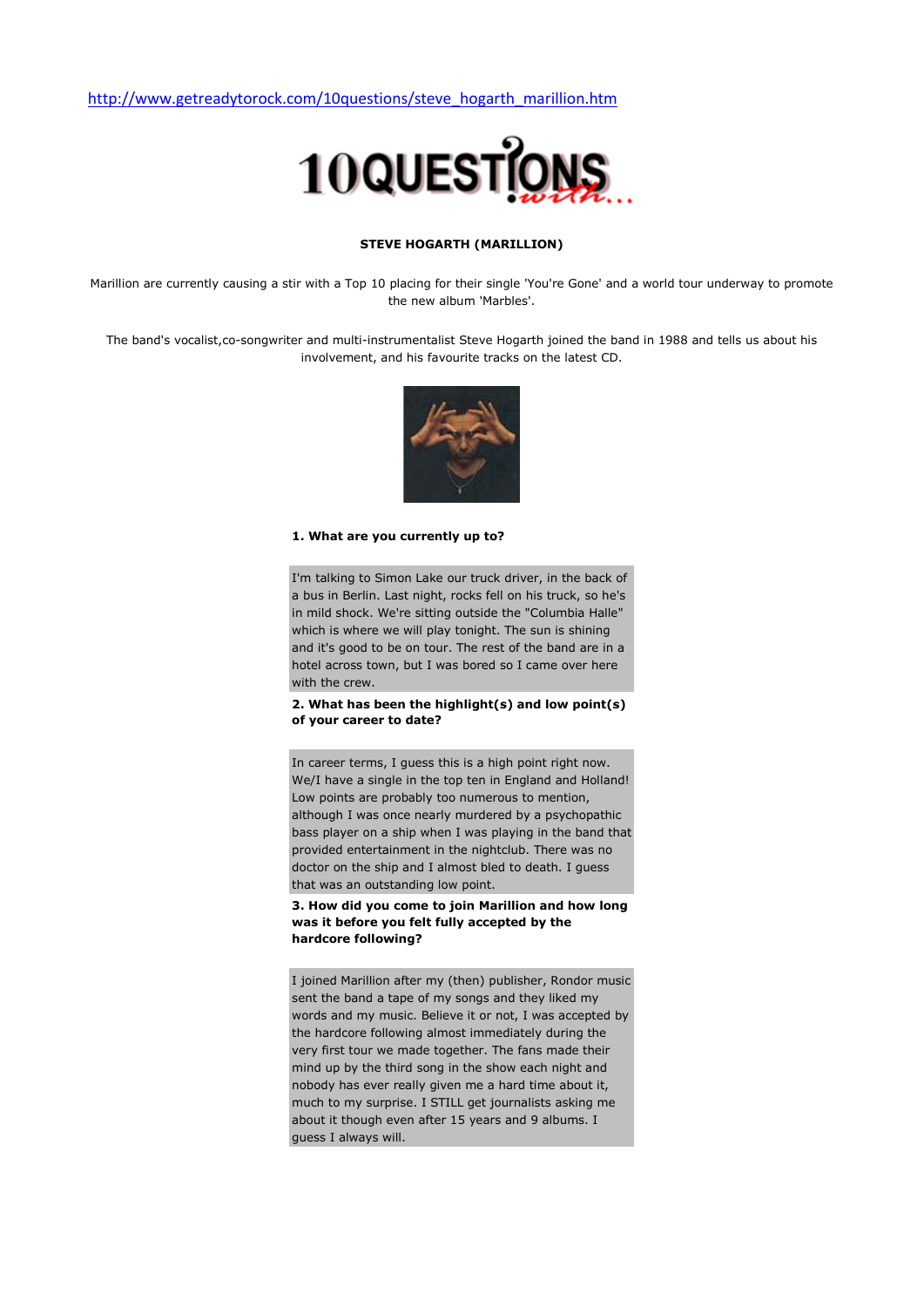

### 4. What are your influences, and musical preferences?

Beatles, Kinks, The Who, Iggy Pop, David Bowie, Joni Mitchell, Prefab Sprout, Blue Nile, Talk Talk, Glen Campbell, Massive Attack, Rufus Wainright

# 5. What are your main memories of the album 'Holidays In Eden'

Decadence, I guess. We spent 6 months living in a manor house just outside Brighton. We moved in after Duran Duran moved out. That was just to WRITE it. Then we moved to Hook End Manor - an even more beautiful place just outside Henley-on-Thames - to record it. I remember it was sunny enough to swim outdoors in the pool when we started, and by the time we finished, it was snowing. 6. What are your favourite songs on that album and

why?

"Waiting To Happen". I think it's not a bad lyric, and I like the light and shade in it. Naturally, I have a weakness for "Dry Land" also as I co-wrote it with Colin Woore from "How We Live" before I joined Marillion. "This Town and 100 nights" is an interesting lyric although musically, it all sounds a bit dated when I hear it now.



7. Why did the band move away from the commercial sound and almost singles-based structure that's on 'Holidays In Eden'?

"Holidays In Eden" is without doubt the band's most overtly commercial sounding album. This was due largely to the choice of producer Chris Neil, who EMI had suggested. We were initially reticent about using him, but he assured us that he was really excited about producing us as his son was a big fan of the band! I think we were Chris's acid test as we were the first artist he probably EVER produced who didn't have a top 5 single.

After that we figured there was little point in chasing the pop charts, so we reverted to type and created a brooding 70 minute concept album, "Brave", with a producer who is much better suited to our art, Dave Meegan. Dave produced our most recent album "Marbles". It is our nature to react to each album we have made by attempting something very different from it. "Holidays In Eden" was a reaction to previous album "Season's End", just as "Brave" was a reaction to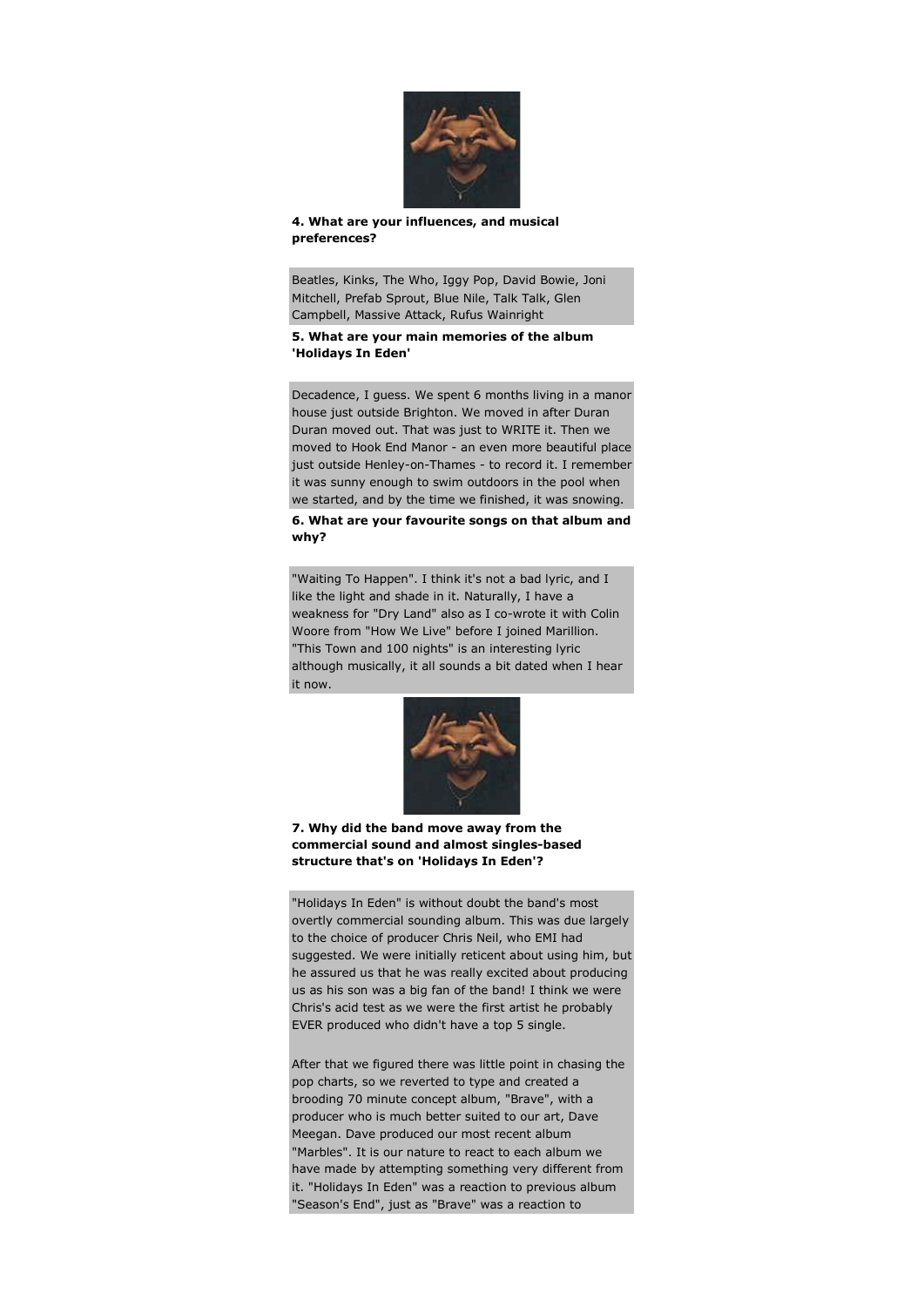"Holidays In Eden"

8. Marillion have endured some mixed reviews in recent years - very unfairly in our humble opinion. Did you consciously set out to win back the critics and gain new fans with the new album 'Marbles'? Were there any constraints?

We don't have a manager. We don't have a record company. We don't have to finance a millionaire lifestyle. We are self-sufficient. So we don't have any constraints on our music at all. We write, record and play exactly what excites us and we have no rules. We don't even make this music for our fans. We make it for ourselves.

We have explored prog-rock, latin american rhythms, dub, rap, funk, jazz and rhythm and blues, electronic music and even flirted with arabic and chinese scales in the last four or five albums. We are LONG past caring about the critics.

We have NEVER won an award of any sort anywhere in the world and we have never even been nominated for a Mercury Music prize or an Ivor Novello, so critical acclaim means absolutely nothing to me personally. I can see how it helps as a marketing tool and that's all very well, but I don't need someone else to tell me what is good and what is bad about what I do. I'm hard enough on myself as it is, and as a band we pull no punches in commenting on each other's input.



9. What are your personal favourites on the new album and why?

My favourite songs are probably "The Invisible Man" and "Fantastic Place". I think these two represent two extremes of our writing and yet they are probably the strongest ever examples of each style.

"The Invisible Man" has a "progressive" structure i.e. it's a story, and the music moves forwards without repeating itself for the duration of the song - over 13 minutes! "Fantastic Place" has a more conventional structure of verses and choruses although is still an unusual arrangement and still lasts 6 minutes although, to me it feels like 3.

The writing process is usually the same. I write words, the band jam, and we try to create accidents which are interesting. The accidents become the songs. Dave Meegan worked with us during the arrangement process (when the song structures are written). Anoraknophobia was written and arranged in this way. The recording process of "Marbles" was similar except that new technology enabled us to take work home and contribute to the album via laptop computers. I recorded some of the lead vocals at home in my kitchen!